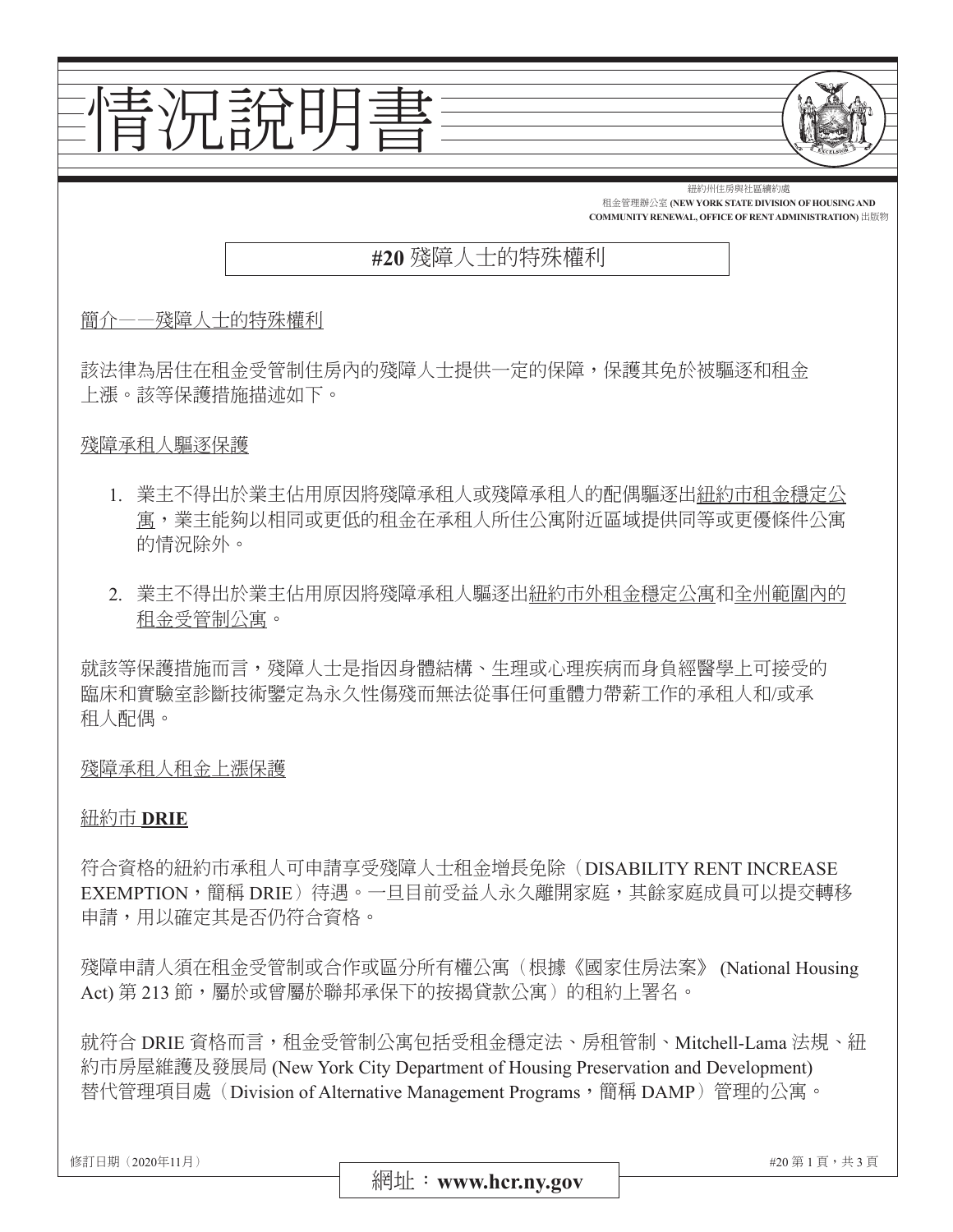如承租人符合本項目條件,該等承租人將被免除:

- 1. 今後的租金指導性上漲、最大基礎租金上漲、依據業主經濟困難程度進行的上漲或重要 資本改良上漲。但是,承租人必須支付任何由於此類上漲而要求支付的額外押金。
- 2. 享受殘障人士租金增長免除 (DRIE) 待遇的承租人可以選擇一年或兩年租約續約。
- 3. 當紐約市殘障承租人從一所公寓搬遷至另一所公寓時,也可在向紐約州金融服 務部 DRIE 部門提交合理申請後,繼續執行這一減免待遇。
- 4. 依據 《2014 年租金法規修正案 (RCA 2014)》 (Rent Code Amendments of 2014 (RCA 2014)) DHCR 核准的用電轉分戶計量(直接或分項計量) 租金減免。 在 DRIE 接受者搬出之前,用電成本仍包含在租金計費內。但在 DRIE 接受者居 住期間,業主可獲准在公寓內安裝電力轉換設備。

待遇資格要求該等承租人是以下任一福利的接受者(或過去曾接受者,詳情如下):

- a) 《聯邦社會保障法案》 (Federal Social Security Act) 下的社會安全殘障保險 (Social Security Disability Insurance,簡稱 SSDI)或補充保障收入(Supplemental Security Income, 簡稱 SSI) ;
- b) 美國退伍軍人事務部 (United States Department of Veteran Affairs) 提供的傷殘撫恤金 (Disability Pension) 或殘疾賠償金 (Disability Compensation) 福利; 或
- c) 根據《紐約州社會法》 (NY State Social Law) 提供的醫療救助 (Medical Assistance) 福利, 以及 SSDI 或 SSI 福利的過去曾接受者。

所得稅適用年度的總可支配收入(適用於居住在戶主為殘障人士的住房中的所有家庭成員) 不得超過聯邦法律規定的可享受 SSI 福利的最高收入。但是,於 DRIE 待遇資格日之後生 效的 SSI 福利提高不包括在總可支配收入內。

為申請 DRIE,紐約市租金受管制或租金穩定公寓的承租人可致電 311 聯絡紐約市市民服務中心 (Citizen Service Center)。

# **DRIE**——紐約市以外

租金管理辦公室 (Office of Rent Administration, 即「ORA」)已獲悉, Westchester County、City of Mount Vernon 各市政當局、City of White Plains、Village of Irvington、Village of Croton on Hudson、Village of Sleepy Hollow、Village of Ossining、Dobbs Ferry、Greenburgh、Hastings on Hudson、New Rochelle、Yonkers 和 City of Rye 均已採 納 DRIE。ORA 還獲悉,Nassau County、Town of North Hempstead 市政當局也已採納 DRIE。DRIE 減免待遇的申請人可憑減稅證明 (Tax Abatement Certificate) 及 SCRIE/DRIE